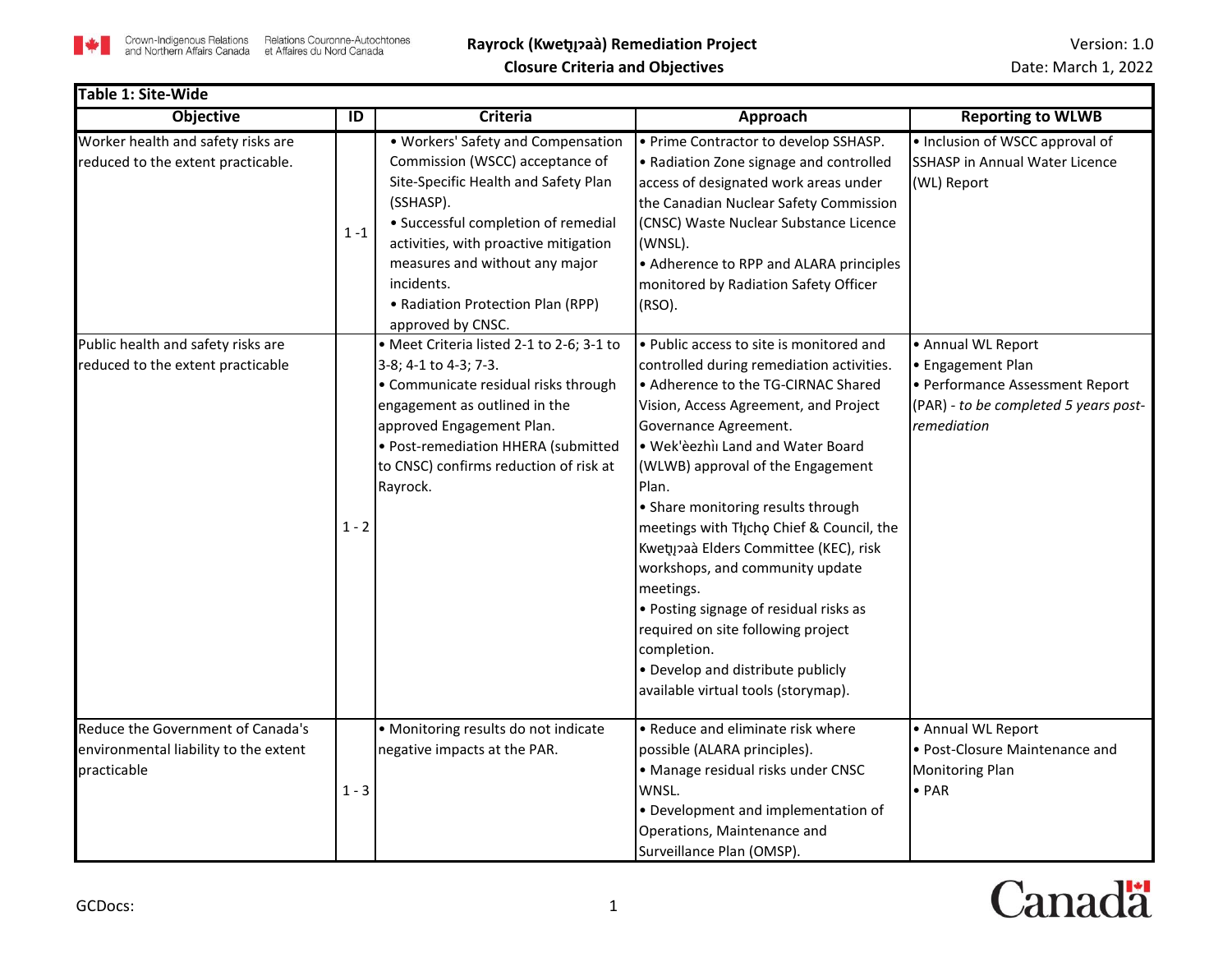

| Table 1: Site-Wide (continued)                                                                                                        |         |                                                                                                                                                                                                |                                                                                                                                                                                                                                                                                                                                                                                      |                                                                                                                                                                                                                         |  |
|---------------------------------------------------------------------------------------------------------------------------------------|---------|------------------------------------------------------------------------------------------------------------------------------------------------------------------------------------------------|--------------------------------------------------------------------------------------------------------------------------------------------------------------------------------------------------------------------------------------------------------------------------------------------------------------------------------------------------------------------------------------|-------------------------------------------------------------------------------------------------------------------------------------------------------------------------------------------------------------------------|--|
| <b>Objective</b>                                                                                                                      | ID      | <b>Criteria</b>                                                                                                                                                                                | Approach                                                                                                                                                                                                                                                                                                                                                                             | <b>Reporting to WLWB</b>                                                                                                                                                                                                |  |
| Maximize the potential for future<br>traditional use of the land, and increase<br>Thcho trust in environmental safety at<br>Kwetijaaà |         | • Risk discussion incorporated in<br>engagement with KEC, to identify and<br>address specific site concerns.<br>• Adherence to Project Governance<br>1 - 4 Agreement between CIRNAC and TG.    | • Meet with KEC as outlined in the<br>Engagement Plan.<br>. Enhanced engagement with the CIRNAC- the Remedial Action Plan.<br>Thicho Government (TG) working groups,<br>focusing on risk communication, aquatic<br>effects monitoring, wildlife monitoring,<br>SNP monitoring, and revegetation.<br>• Remapping the Zone of Avoidance at<br>the end of remediation, and again at the | • Updated and finalized Closure<br>Objectives and Criteria appended to<br>• Aquatic Effects Monitoring Plan<br>(AEMP)<br>• Wildlife Management and<br>Monitoring Plan (WMMP)<br>• Engagement Plan<br>• Annual WL Report |  |
| The Tłįcho Zone of Avoidance is<br>reduced to the extent practicable.                                                                 | $1 - 5$ |                                                                                                                                                                                                | PAR (5 year cycle).<br>• Maintaining proper warning signage of<br>site hazards.<br>• Completion of activities as detailed in<br>the Remedial Action Plan (RAP).<br>• Finalization of the project Closure<br>Objectives.                                                                                                                                                              | $\bullet$ PAR                                                                                                                                                                                                           |  |
| Incorporate traditional and local<br>knowledge into the remediation plans<br>and monitoring activities                                | $1 - 6$ | • Document incorporation of TK and<br>plans to the extent possible.<br>. Involvement of KEC, and other Tłycho<br>Elders and youth to the extent possible.   including revisions based on Thcho | • Annual updates to the Engagement<br>Thicho input to remedial and monitoring   Plan, including KEC meetings and CIRNAC<br>TG working groups.<br>• Annual revisions as necessary,<br>engagement and review of management<br>plans.<br>• Elder involvement in verifying findings<br>of the Archaeological Impact Assessment<br>(AIA).                                                 | • Review, revision, and incorporation<br>of TK in project management plans<br>as necessary on annual basis.<br>• Engagement Plan<br>• Annual WL Report<br>$\bullet$ PAR                                                 |  |

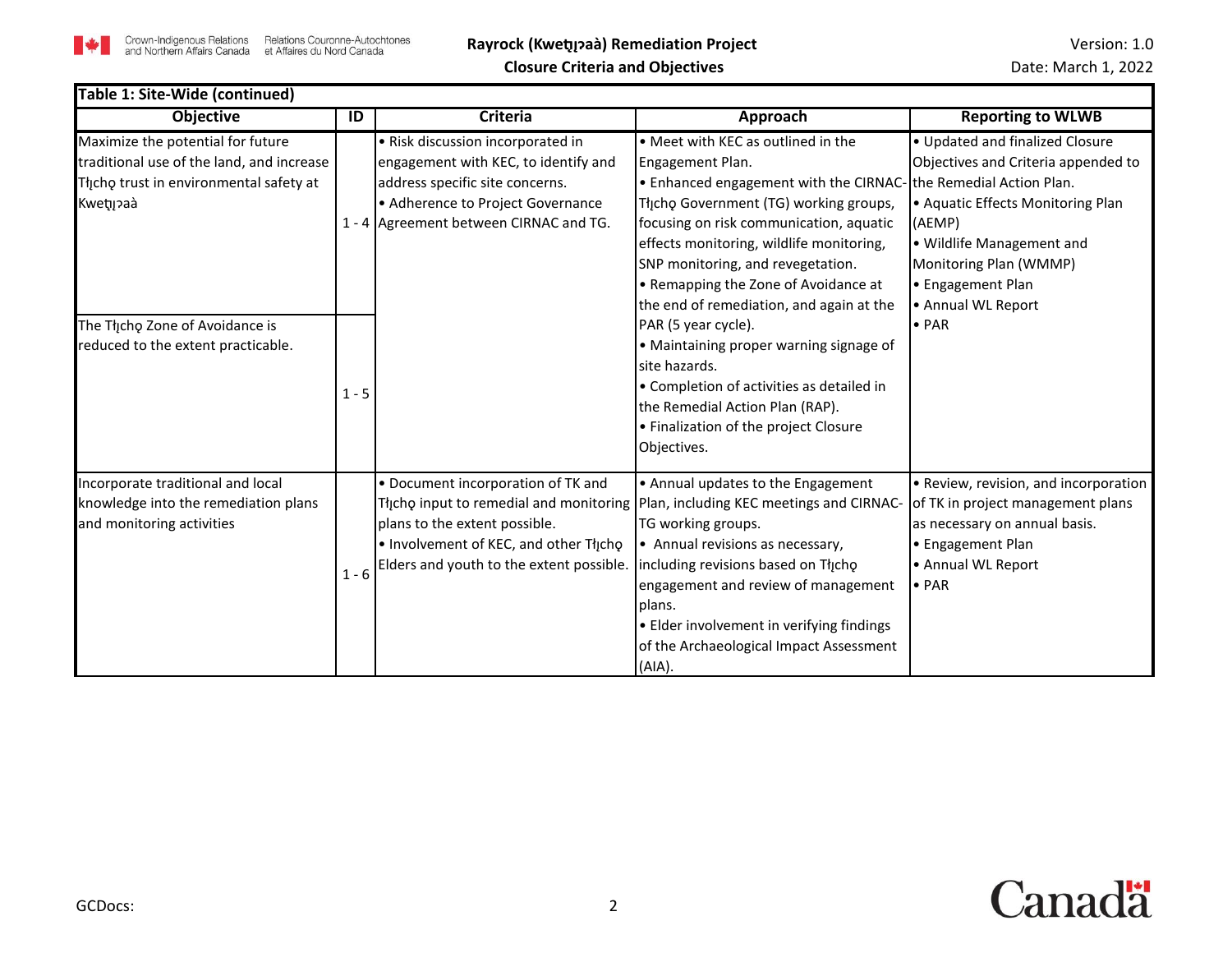

#### **Objective ID Criteria Approach Reporting to WLWB** Physical stability - remediated areas are designed for physical stability, promoting a safe environment for humans and wildlife  $1 - 7$ • Criteria met by meeting objectives 2- 7; 4-1; 6-3; 7-4. • Following remedial activities, affected areas will be graded to promote surface drainage. • Remediation design of slopes will be of an angle to reduce erosion, as approved by a Qualified Professional. • Post-closure monitoring for physical stability includes in situ and remote monitoring measures, with adaptive management as necessary. • Revegetation will be promoted to extent practicable in affected areas. • CDF Design Plan • Sun Main Cover Design Plan • Closure and Reclamation Completion Report • Post-Closure Maintenance and Monitoring Plan Contaminated water, soils, and sediments do not present a human or ecological risk 1 - 8 • Meet Effluent Quality Criteria (EQCs) • Meet RAP objectives. • Communicate residual risks to communities (CNSC WNSL). • Meet Criteria listed in 2-1 to 2-6; 4-1 to 4-3; 7-1. detailed in the project's Type A WL • Post-remediation HHERA (submitted to CNSC) confirms reduction of risk at Rayrock. • Completion of activities detailed in the RAP. • Development and initiation of Post-Closure Operations, Monitoring and Maintenance. • Confirmation of site stability through the AEMP, Spill Contingency Plan (SCP) and Surveillance Network Program (SNP). • SNP reports • Annual WL report • Closure and Reclamation Completion Report • Post-Closure Maintenance and Monitoring Plan • PAR Archaeological sites - protected and undisturbed by remedial activities 1 - 9 • Avoid disturbance to any archaeological sites. • If an archaeological site is identified in |• Maintain a catalogue of any identified proximity to remedial work, mitigate impacts if necessary (i.e. buffer zone) • Engage with TG and KEC, including site tours and verification of AIA. sites and associated protection controls for contractor. • If an archaeological site is identified, work is stopped and TG is notified immediately. • Any location changes for planned work approaches will be communicated to TG. **Table 1: Site-Wide (continued)**

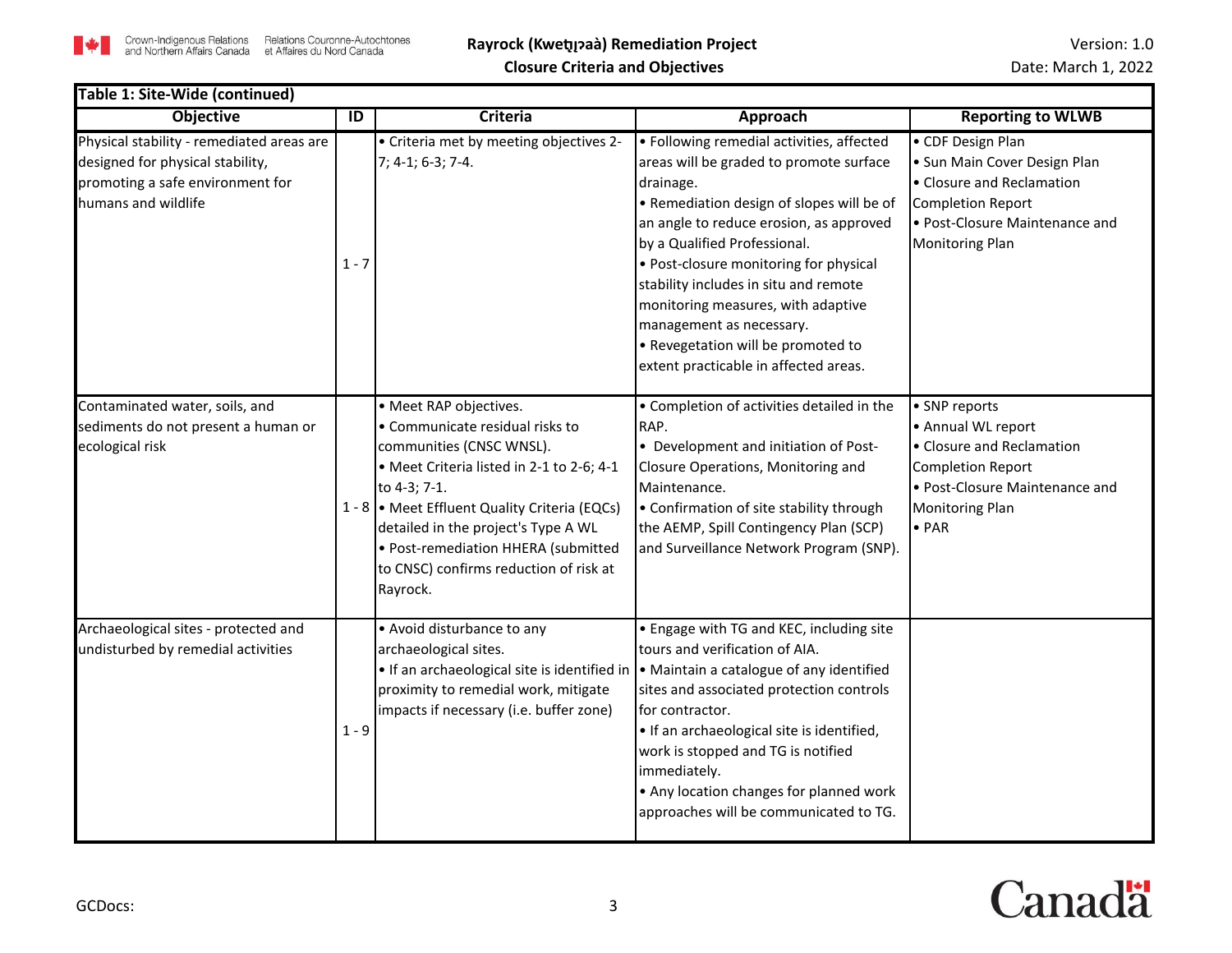

| Table 2: Waste Rock, Contaminated Sediments, and Impacted Soils                                                                                                                           |                |                                                                                                                                                                                                                                                                                                                                                                                                                                                                                                                                                                                                                                                                                                                               |                                                                                                                                                                                                                                                                                                                                                                                                                                                                                                                                   |                                                                                     |
|-------------------------------------------------------------------------------------------------------------------------------------------------------------------------------------------|----------------|-------------------------------------------------------------------------------------------------------------------------------------------------------------------------------------------------------------------------------------------------------------------------------------------------------------------------------------------------------------------------------------------------------------------------------------------------------------------------------------------------------------------------------------------------------------------------------------------------------------------------------------------------------------------------------------------------------------------------------|-----------------------------------------------------------------------------------------------------------------------------------------------------------------------------------------------------------------------------------------------------------------------------------------------------------------------------------------------------------------------------------------------------------------------------------------------------------------------------------------------------------------------------------|-------------------------------------------------------------------------------------|
| <b>Objective</b>                                                                                                                                                                          | $\overline{D}$ | <b>Criteria</b>                                                                                                                                                                                                                                                                                                                                                                                                                                                                                                                                                                                                                                                                                                               | <b>Approach</b>                                                                                                                                                                                                                                                                                                                                                                                                                                                                                                                   | <b>Reporting to WLWB</b>                                                            |
| Uranium-impacted sediments in Mill<br>Lake are isolated from the environment.                                                                                                             | $2 - 1$        | · meet criteria listed under Confined<br>Disposal Facility Closure Objectives and<br>Criteria (6-1, 6-2, and 6-3).                                                                                                                                                                                                                                                                                                                                                                                                                                                                                                                                                                                                            | . handle materials in accordance with the<br>RAP, contractor specifications, Waste<br>Management Plan (WMP), and Radiation<br>Protection Plan (RPP).                                                                                                                                                                                                                                                                                                                                                                              | • Annual WL Report<br>• Closure and Reclamation<br><b>Completion Report</b>         |
| Impacted soils at all sites are removed<br>or risk-managed to reduce risk to<br>humans and the environment.                                                                               |                | . Impacted soil will be removed to the<br>extent practical as deemed by the site<br>engineer.<br>. Impacted soil located within well-<br>vegetated areas will remain in place (as<br>determined following groundtruthing<br>exercise, and deemed practical by the<br>site<br>engineer).<br>• Soils removed at Rayrock, the<br>2 - 2 Satellite sites, or Barge Landing will be<br>collected at Rayrock and either<br>transported to an appropriate facility or<br>placed within the CDF.<br>• Soils at Sun Main that show visible<br>hydrocarbon staining or the presence<br>of waste rock in the vicinity of the mine<br>shaft will be excavated to bedrock and<br>the placed within the new<br>covered/capped WR1 stockpile. | . Impacted soil will be removed to either<br>the bedrock surface or "natural" soils. It is Annual WL report<br>recognized that some residual particulate<br>will remain. These residues are not<br>expected to represent a significant<br>environmental concern.<br>. Impacted soils identified as No Risk in<br>the HHERA will be left as is, with the<br>exception of loose soils atop the bedrock<br>surface near the Sun Main mine shaft.<br>• Workplan for groundtruthing impacted<br>soils is developed with input from TG. | • Annual waste disposal volumes in                                                  |
| Contaminated materials at Rayrock<br>(waste rock, spilled tailings, impacted<br>soils) are remediated, risk-managed, or<br>placed in CDF to reduce risk to humans<br>and the environment. | $2 - 3$        | • Post-remediation SNP results meet<br>monitoring objectives for five (5)<br>consecutive years up to the PAR.                                                                                                                                                                                                                                                                                                                                                                                                                                                                                                                                                                                                                 | • remove all identified hazards.<br>· materials handled in controlled manner<br>and removed as detailed in the RAP and<br>contractor specifications.<br>• Monitoring objectives in Post-Closure<br>Monitoring and Maintenance Plan<br>approved by WLWB.<br>• monitor for seepage post-remediation.                                                                                                                                                                                                                                | • SNP reports<br>• Post-Closure Monitoring and<br>Maintenance Plan<br>$\bullet$ PAR |

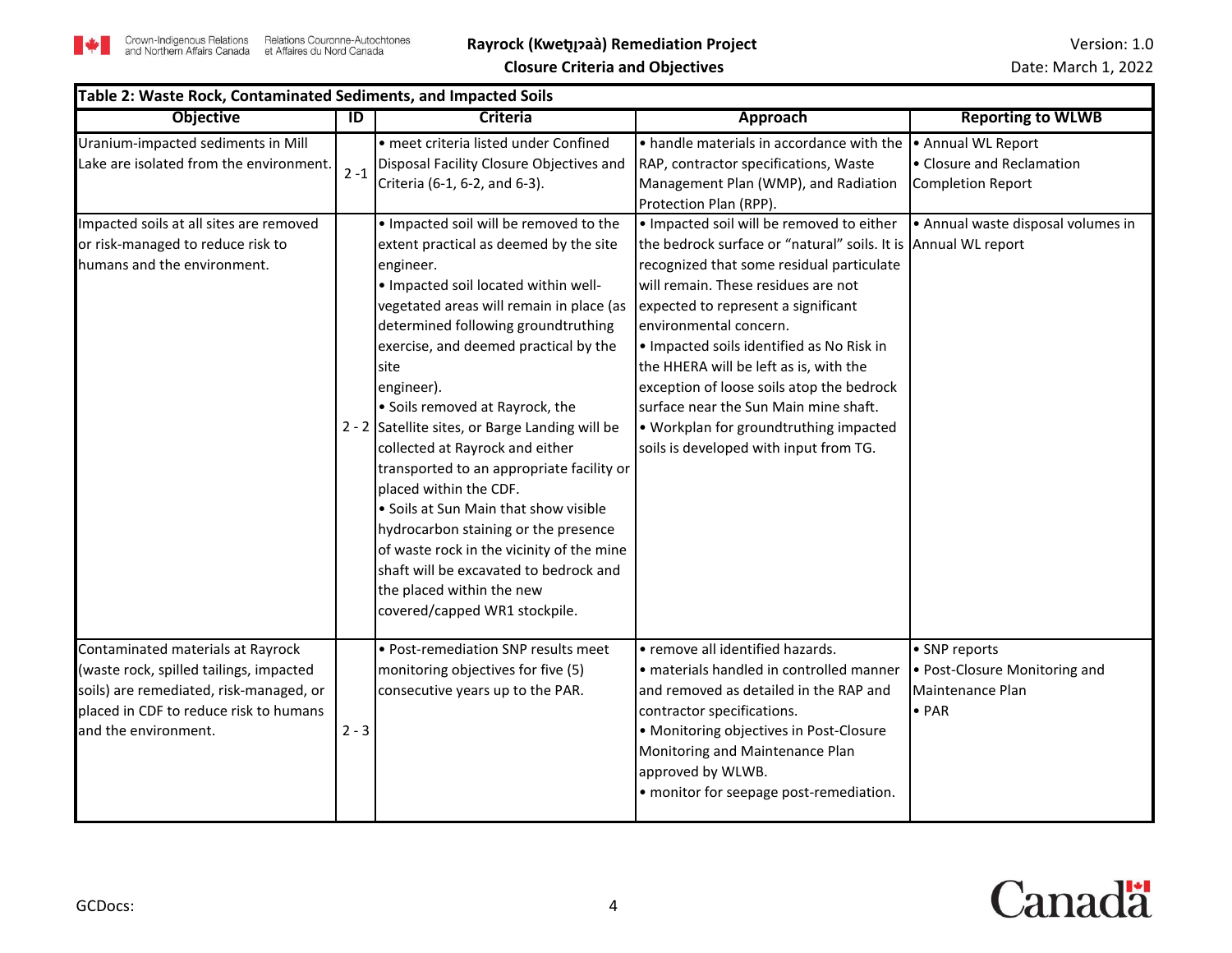

| <b>Approach</b><br><b>Reporting to WLWB</b><br><b>Objective</b><br>Criteria<br>ID<br>Waste rock at Sun Main are remediated<br>• Design drawings for Sun Main Waste<br>• Designs provided to the WLWB prior to<br>or risk-managed to reduce risk to<br>Rock Cover are signed and stamped by<br>commencement of construction,<br>Plan<br>humans and the environment.<br>la Qualified Professional.<br>including stamped design drawings.<br>• Sun Main Waste Rock Cover<br>• As-Builts for Sun Main Waste Rock<br>Supervising engineer provides<br><b>Construction Plan</b><br>Cover are signed and stamped by a<br>• As-Built repots<br>construction oversight, QA/QC approval<br>Qualified Professional, and approved by as outlined in a construction plan.<br>• Geotechnical Inspection Reports<br>the WLWB.<br>• Final as-built reporting prepared and<br>$\bullet$ PAR<br>• Meets performance criteria for five<br>stamped, documenting that approved<br>design has been constructed in<br>(5) consecutive years of geotechnical<br>accordance with design intent.<br>inspections post-construction.<br>• Follow the applicable guidelines for<br>• Annual geotechnical inspections for first<br>waste management, including<br>five (5) years post-construction, up to<br>$2 - 4$<br>Guidelines for the Planning, Design,<br>PAR.<br>Operations and Maintenance of<br>• monitor for seepage post-remediation.<br>Modified Solid Waste Sites in the<br>Northwest Territories (Government of<br>Northwest Territories, 2003); Solid | Table 2: Waste Rock, Contaminated Sediments, and Impacted Soils (continued) |  |                                   |  |                                    |  |
|----------------------------------------------------------------------------------------------------------------------------------------------------------------------------------------------------------------------------------------------------------------------------------------------------------------------------------------------------------------------------------------------------------------------------------------------------------------------------------------------------------------------------------------------------------------------------------------------------------------------------------------------------------------------------------------------------------------------------------------------------------------------------------------------------------------------------------------------------------------------------------------------------------------------------------------------------------------------------------------------------------------------------------------------------------------------------------------------------------------------------------------------------------------------------------------------------------------------------------------------------------------------------------------------------------------------------------------------------------------------------------------------------------------------------------------------------------------------------------------------------------------------------------------|-----------------------------------------------------------------------------|--|-----------------------------------|--|------------------------------------|--|
|                                                                                                                                                                                                                                                                                                                                                                                                                                                                                                                                                                                                                                                                                                                                                                                                                                                                                                                                                                                                                                                                                                                                                                                                                                                                                                                                                                                                                                                                                                                                        |                                                                             |  |                                   |  |                                    |  |
| Remote Communities - Planning and<br>Technical Guidance Document<br>(Environment and Climate Change<br>Canada, 2017); Guideline for Hazardous                                                                                                                                                                                                                                                                                                                                                                                                                                                                                                                                                                                                                                                                                                                                                                                                                                                                                                                                                                                                                                                                                                                                                                                                                                                                                                                                                                                          |                                                                             |  | Waste Management for Northern and |  | • Sun Main Waste Rock Cover Design |  |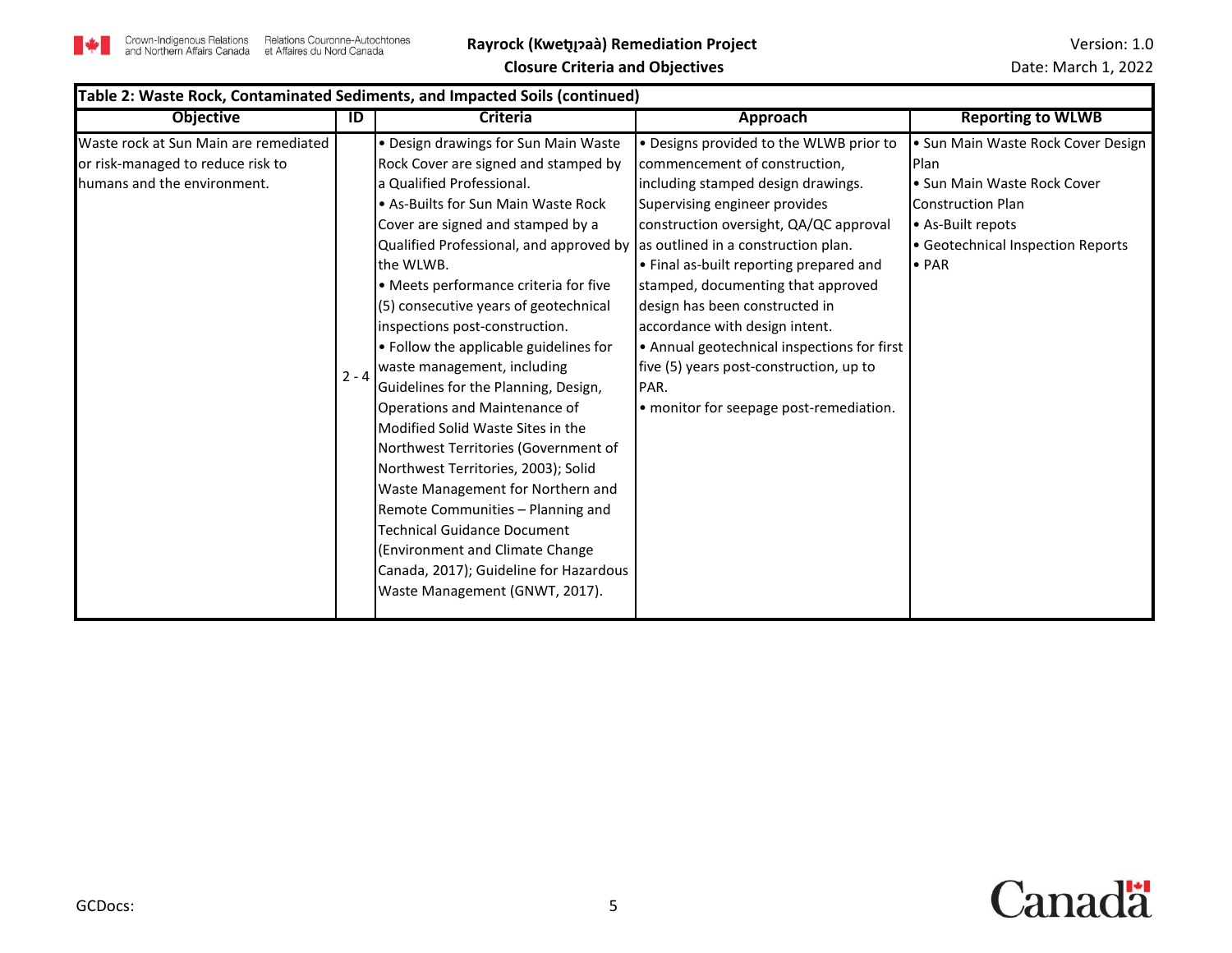|                                                                                                                                                                                         |         | Table 2: Waste Rock, Contaminated Sediments, and Impacted Soils (continued)                                                                                                                                                                                                              |                                                                                                                                                                                                                                                                                                                                                                                                                                                                                         |                                                                                                      |
|-----------------------------------------------------------------------------------------------------------------------------------------------------------------------------------------|---------|------------------------------------------------------------------------------------------------------------------------------------------------------------------------------------------------------------------------------------------------------------------------------------------|-----------------------------------------------------------------------------------------------------------------------------------------------------------------------------------------------------------------------------------------------------------------------------------------------------------------------------------------------------------------------------------------------------------------------------------------------------------------------------------------|------------------------------------------------------------------------------------------------------|
| <b>Objective</b>                                                                                                                                                                        | ID      | Criteria                                                                                                                                                                                                                                                                                 | <b>Approach</b>                                                                                                                                                                                                                                                                                                                                                                                                                                                                         | <b>Reporting to WLWB</b>                                                                             |
| The covers of the Tailings Containment<br>Areas are repaired, so that the tailings<br>continue to pose no risk to humans and<br>the environment.                                        | $2 - 5$ | • As-Builts for caps of the Tailings<br>Containment Areas are signed and<br>stamped by a Qualified Professional,<br>and approved by the WLWB.<br>• Meets performance criteria for five<br>(5) consecutive years of geotechnical<br>inspections post-construction.                        | . Designs provided to the WLWB prior to<br>commencement of construction,<br>including stamped design drawings.<br>Supervising engineer provides<br>construction oversight, QA/QC approval<br>as outlined in a construction plan.<br>• Final as-built reporting prepared and<br>stamped, documenting that approved<br>design has been constructed in<br>accordance with design intent.<br>• Annual geotechnical inspections for first<br>five (5) years post-construction, up to<br>PAR. | • Repair Design drawings<br>• As-Built Reports<br>• Geotechnical Inspection Reports<br>$\bullet$ PAR |
| The cover of the decommissioned<br>Waste Dump repaired such that the<br>waste continues to pose no risk to<br>humans and the environment.                                               | $2 - 6$ | • As-Builts for repairs to the Waste<br>Dump are signed and stamped by a<br>Qualified Professional, and approved by lincluding stamped design drawings.<br>the WLWB.<br>• Meets performance criteria for five<br>(5) consecutive years of geotechnical<br>inspections post-construction. | . Designs provided to the WLWB prior to<br>commencement of construction,<br>Supervising engineer provides<br>construction oversight, QA/QC approval<br>as outlined in a construction plan.<br>• Final as-built reporting prepared and<br>stamped, documenting that approved<br>design has been constructed in<br>accordance with design intent.<br>• Annual geotechnical inspections for first<br>five (5) years post-construction, up to<br>PAR.                                       | • Repair Design drawings<br>• As-Built Reports<br>• Geotechnical Inspection Reports<br>$\bullet$ PAR |
| The Mill Lake basin landscape features<br>(grading, revegetation) reflect the<br>surrounding landscape, Tłįchę cultural<br>values, and contributes to wildlife<br>habitat at Kwetų paà. | $2 - 7$ | • The revegetation plan is developed<br>and implemented with involvement of<br>the TG and KEC.<br>• Decision-making and engagement<br>regarding the revegetation is<br>documented to the extent practicable.                                                                             | • Revegetation developed through the<br>working group between CIRNAC, TG, and<br>the KEC.<br>• Deliver a revegetation workshop with<br>Thcho community member attendees to<br>harvest seeds/plants, and learn northern<br>revegetation strategies.                                                                                                                                                                                                                                      | • Documentation of engagement,<br>TK, KEC input to revegetation plan to<br>the extent practicable.   |

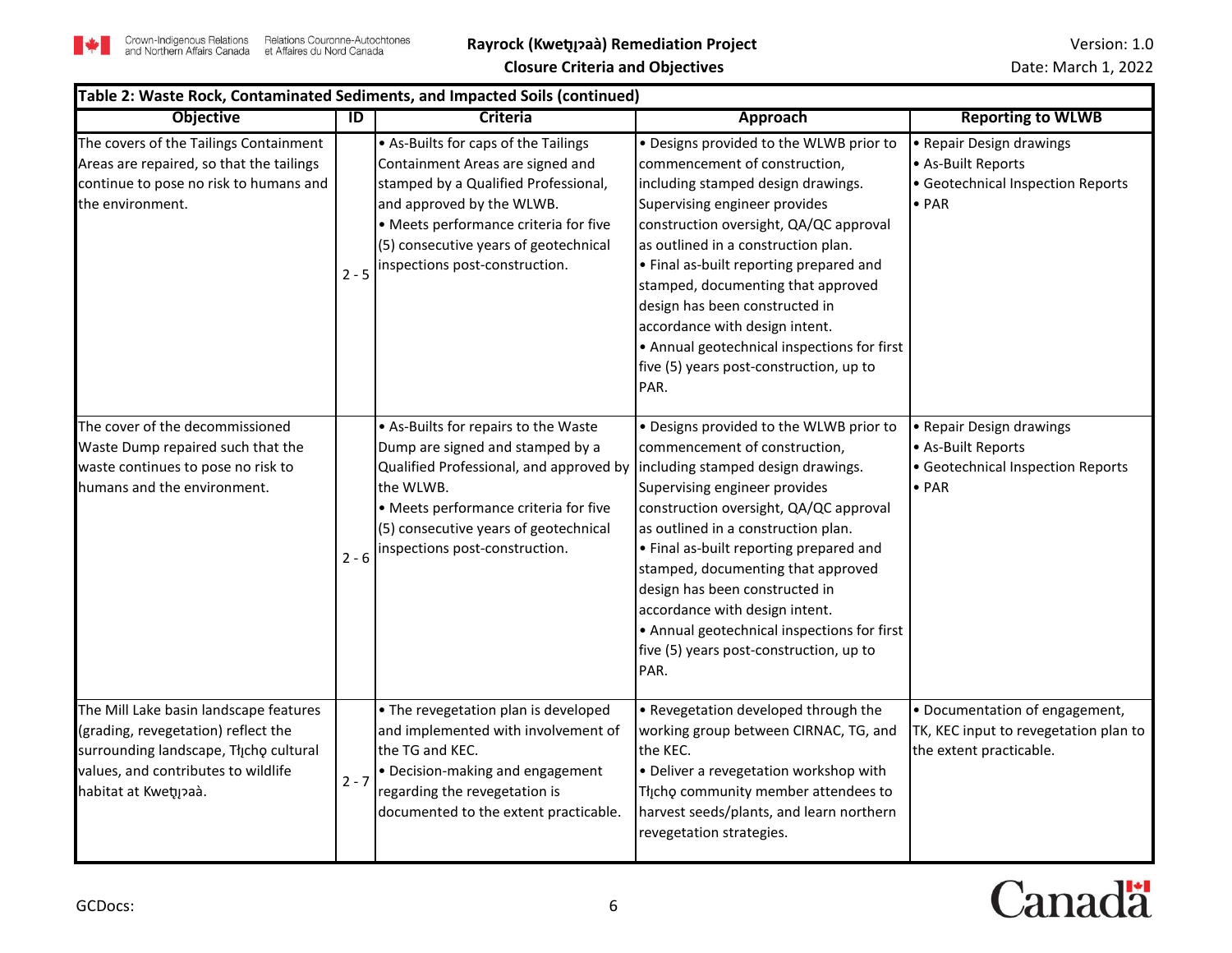

| Table 3: Legacy Mine Infrastructure & Debris |         |                                                                    |                                             |                                    |
|----------------------------------------------|---------|--------------------------------------------------------------------|---------------------------------------------|------------------------------------|
| <b>Objective</b>                             | ID      | <b>Criteria</b>                                                    | Approach                                    | <b>Reporting to WLWB</b>           |
| Rayrock Mine Openings - restrict access      |         | • As-Builts for mine vent covers are                               | • Cover design meets criteria of NWT        | • Design drawings                  |
| to make safe for humans and wildlife         |         | signed and stamped by a Qualified                                  | Mine Health and Safety Act.                 | • As-Built reports                 |
|                                              | $3 - 1$ | Professional, and approved by the                                  | • Fence perimeter is removed from mine      | • Geotechnical Inspection Report   |
|                                              |         | WLWB.                                                              | openings.                                   |                                    |
|                                              |         | • Receive approval of cover from the                               |                                             |                                    |
|                                              |         | WSCC Mines Inspector.                                              |                                             |                                    |
| Sun Main Mine Opening - restrict             |         | • As-Builts for mine vent covers are                               | • Cover design meets criteria of NWT        | • Design drawings                  |
| access to make safe for humans and           |         | signed and stamped by a Qualified                                  | Mine Health and Safety Act.                 | • As-Built reports                 |
| wildlife                                     |         | $\left  \frac{1}{3} \right $ - 2 Professional, and approved by the | • Fence perimeter is removed from mine      | · Geotechnical Inspection Report   |
|                                              |         | WLWB.                                                              | opening.                                    |                                    |
|                                              |         | • Receive approval of cover from the                               |                                             |                                    |
|                                              |         | WSCC Mines Inspector.                                              |                                             |                                    |
| Rayrock - Concrete foundations are           |         | • Concrete foundations are removed to                              | • Waste sorting & handling completed in     | · annual concrete disposal volumes |
| removed so that they are not, and do         |         | $\binom{1}{3-3}$ existing grade.                                   | accordance with RAP and Waste               | in Annual WL report                |
| not become, physical safety hazard           |         |                                                                    | Management Plan (WMP).                      |                                    |
|                                              |         |                                                                    | . Dispose of concrete within CDF.           |                                    |
| <b>Exploration Workings - REX</b>            |         | • Construction of cover completed in                               | • Contract specifications include detail on | • Annual WL Report                 |
| covered to reduce human and                  |         | $3 - 4$ accordance with contractor                                 | proper cover design, signed and stamped     | • Closure and Reclamation          |
| ecological exposure to contaminants          |         | specifications and drawings                                        | by a Qualified Professional.                | <b>Completion Report</b>           |
| <b>Exploration Workings - Sun Main</b>       |         | • Construction of cover completed in                               | • Contract specifications include detail on | • Annual WL Report                 |
| covered to reduce human and                  |         | 3 - 5 accordance with contractor                                   | proper cover design, signed and stamped     | • Closure and Reclamation          |
| ecological exposure to contaminants          |         | specifications and drawings                                        | by a Qualified Professional.                | <b>Completion Report</b>           |

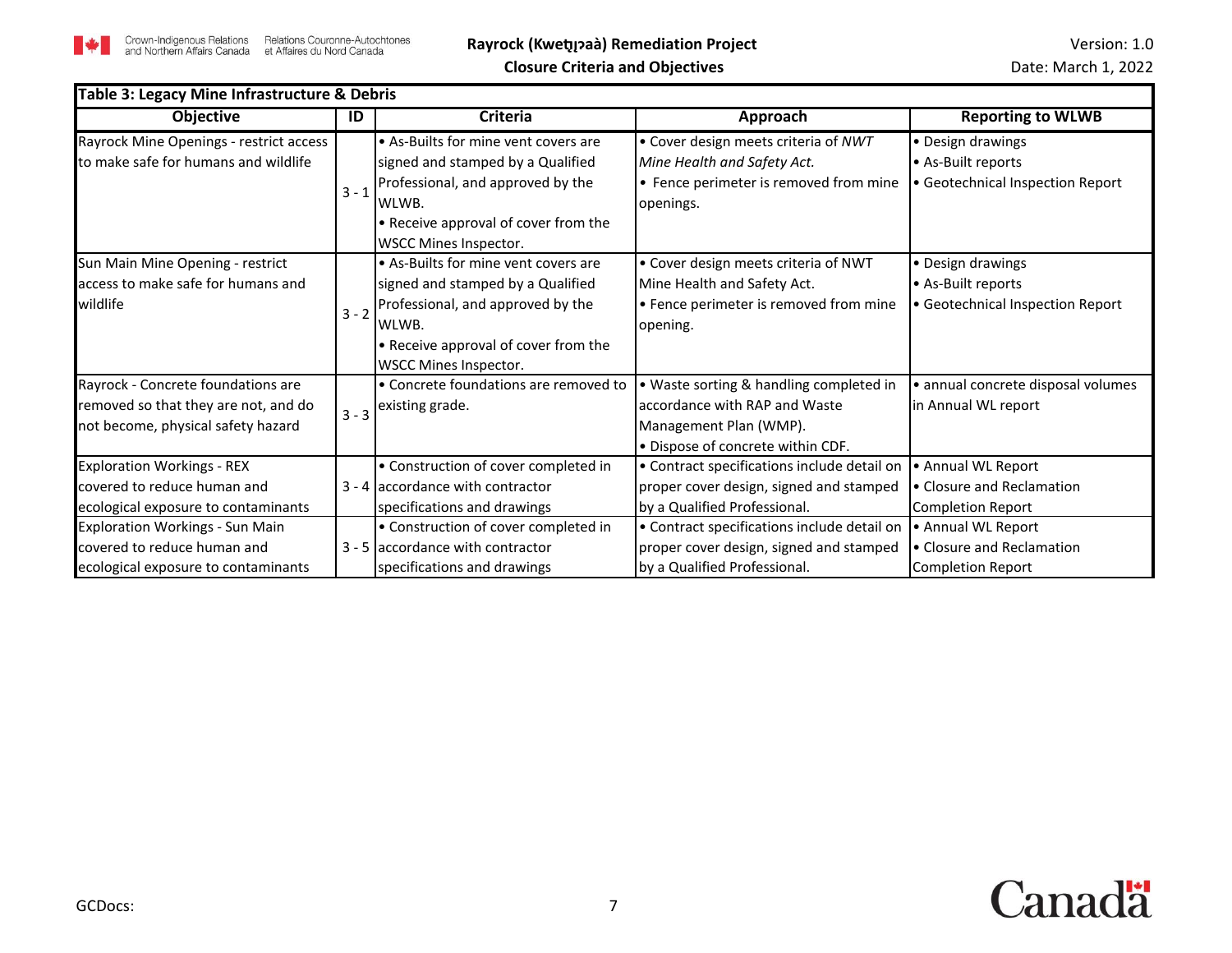

|                                                                                                                                                             | Table 3: Legacy Mine Infrastructure & Debris (continued) |                                                                                                                                                                                                                                                                                                                                         |                                                                                                                                                                                                                                                                                                                                                                                                                                                                                                                                                               |                                                                         |  |  |
|-------------------------------------------------------------------------------------------------------------------------------------------------------------|----------------------------------------------------------|-----------------------------------------------------------------------------------------------------------------------------------------------------------------------------------------------------------------------------------------------------------------------------------------------------------------------------------------|---------------------------------------------------------------------------------------------------------------------------------------------------------------------------------------------------------------------------------------------------------------------------------------------------------------------------------------------------------------------------------------------------------------------------------------------------------------------------------------------------------------------------------------------------------------|-------------------------------------------------------------------------|--|--|
| <b>Objective</b>                                                                                                                                            | ID                                                       | <b>Criteria</b>                                                                                                                                                                                                                                                                                                                         | <b>Approach</b>                                                                                                                                                                                                                                                                                                                                                                                                                                                                                                                                               | <b>Reporting to WLWB</b>                                                |  |  |
| Hazardous wastes (i.e. lead, asbestos,<br>used batteries) at all sites are removed<br>or placed in CDF to reduce risk to<br>human and environmental health. | $3 - 6$                                                  | • Removed from site and transported<br>to appropriate Waste Disposal Facility,<br>or placed within CDF.                                                                                                                                                                                                                                 | • Waste sorting & handling completed in<br>accordance with RAP and WMP.<br>• Collect and remove all hazardous waste<br>from Satellite sites and Barge Landing to<br>Rayrock.<br>. Waste at Rayrock will be stored in<br>secured containers in the Waste Laydown<br>storage area.<br>. Hazardous waste will be trucked off site<br>to an appropriate facility, or placed<br>within the CDF.<br>. Wastes will be screened for gamma<br>radiation prior to being removed from<br>site.<br>• Contractor to keep a catalogued<br>inventory of waste placed in CDF. | • Annual waste disposal volumes in<br>Annual WL report<br>$\bullet$ WMP |  |  |
| Non-hazardous wastes (i.e. scrap metal,<br>wood) at all sites are removed or<br>placed in CDF to reduce risk to human<br>and environmental health.          |                                                          | • Removed from site and transported<br>to appropriate Waste Disposal Facility,<br>or placed within CDF.<br>. Non-treated wood debris is burned at Satellite sites and Barge Landing, and<br>Rayrock, and ashes are collected.<br>. Non-treated wood may also be<br>$3 - 7$ chipped and used as organics in the<br>revegetation program. | • Waste sorting & handling completed in<br>accordance with RAP and WMP.<br>• Collect all non-hazardous waste from<br>store safely at Rayrock.<br>. Waste will be sorted at Rayrock and<br>either trucked off site to an appropriate<br>facility, or placed within the CDF.<br>· Untreated wood debris will be burned<br>or chipped.<br>• Contractor to keep a catalogued<br>inventory of waste placed in CDF.                                                                                                                                                 | • Annual waste disposal volumes in<br>Annual WL report<br>$\bullet$ WMP |  |  |
| Poles from former mine powerline are<br>collected and removed to reduce risk to<br>human and environmental health.                                          | $3 - 8$                                                  | • Any poles that are creosote-treated<br>are removed and transported to<br>appropriate Waste Disposal Facility.<br>· Untreated poles are burned at<br>Rayrock, or chipped and used as<br>organics in the revegetation program.                                                                                                          | • Waste sorting & handling completed in<br>accordance with RAP and WMP.                                                                                                                                                                                                                                                                                                                                                                                                                                                                                       | • Annual waste disposal volumes in<br>Annual WL report                  |  |  |

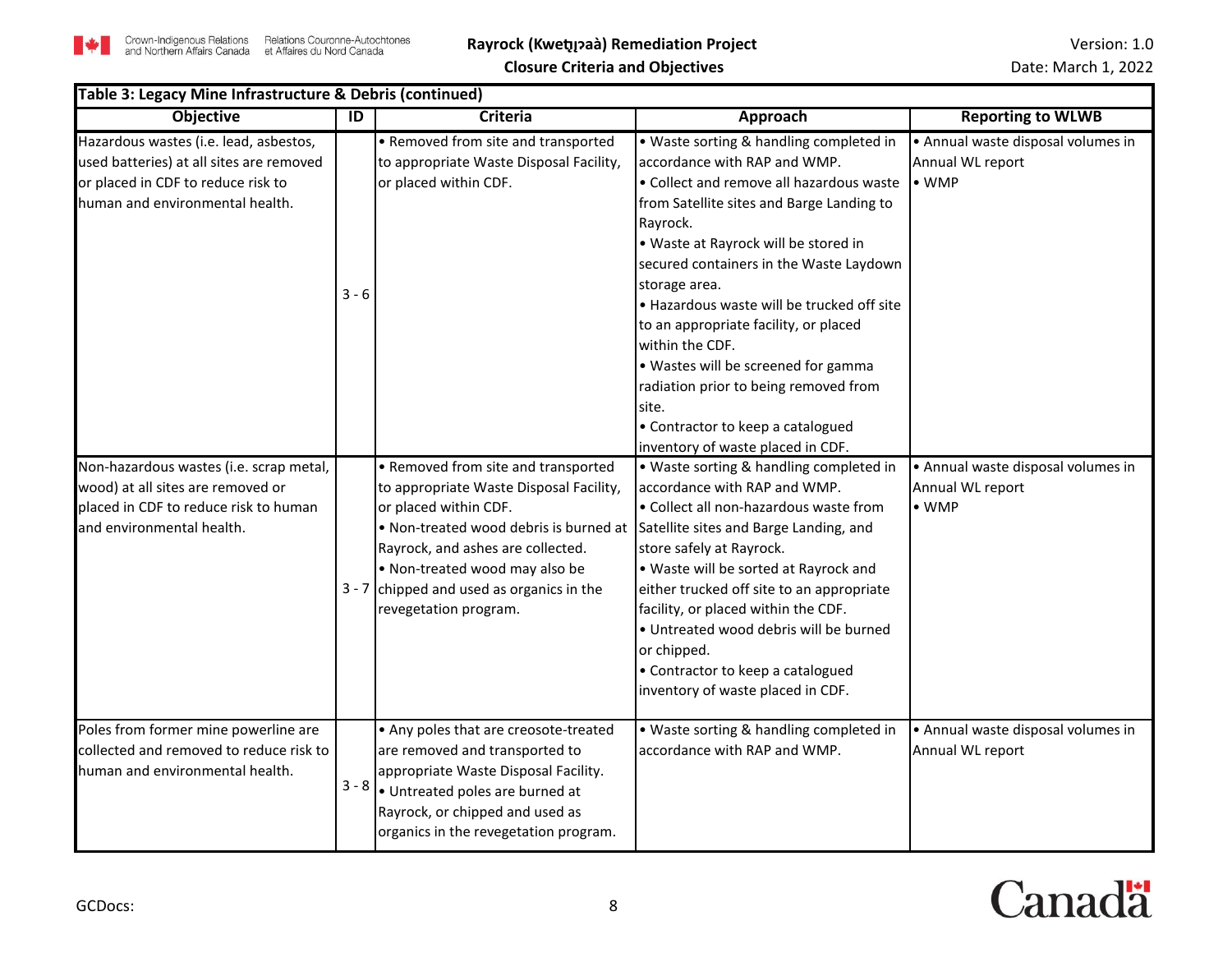

| <b>Table 4: Confined Disposal Facility (CDF)</b>                                                 |    |                                                                                                                                                                                                                                                                                                                                                                                                                                                                                                                                                                                                                                                                                                                                                                                                                                                                                                                                                                      |                                                                                                                                                                                                                                                                                                                                                                                                                                                                                         |                                                                                                                                                                                  |  |
|--------------------------------------------------------------------------------------------------|----|----------------------------------------------------------------------------------------------------------------------------------------------------------------------------------------------------------------------------------------------------------------------------------------------------------------------------------------------------------------------------------------------------------------------------------------------------------------------------------------------------------------------------------------------------------------------------------------------------------------------------------------------------------------------------------------------------------------------------------------------------------------------------------------------------------------------------------------------------------------------------------------------------------------------------------------------------------------------|-----------------------------------------------------------------------------------------------------------------------------------------------------------------------------------------------------------------------------------------------------------------------------------------------------------------------------------------------------------------------------------------------------------------------------------------------------------------------------------------|----------------------------------------------------------------------------------------------------------------------------------------------------------------------------------|--|
| <b>Objective</b>                                                                                 | ID | <b>Criteria</b>                                                                                                                                                                                                                                                                                                                                                                                                                                                                                                                                                                                                                                                                                                                                                                                                                                                                                                                                                      | Approach                                                                                                                                                                                                                                                                                                                                                                                                                                                                                | <b>Reporting to WLWB</b>                                                                                                                                                         |  |
| The CDF is physically stable and does<br>not pose a safety risk to humans or the<br>environment. |    | • Perimeter berm slopes designed to<br>achieve a minimum factor of safety of<br>1.5 for static, and 1.1 for seismic<br>conditions.<br>• Design drawings for CDF are signed<br>and stamped by a Qualified<br>Professional.<br>• As-Builts for CDF are signed and<br>stamped by a Qualified Professional,<br>and approved by the WLWB.<br>• Meets performance criteria for five<br>(5) consecutive years of geotechnical<br>inspections post-construction.<br>4 - 1 $\bullet$ Follow the applicable guidelines for<br>waste management. including<br>Guidelines for the Planning, Design,<br>Operations and Maintenance of<br>Modified Solid Waste Sites in the<br>Northwest Territories (Government of<br>Northwest Territories, 2003); Solid<br>Waste Management for Northern and<br>Remote Communities - Planning and<br>Technical Guidance Document<br>(Environment and Climate Change<br>Canada, 2017); Guideline for Hazardous<br>Waste Management (GNWT, 2017). | • Designs provided to the WLWB prior to<br>commencement of construction,<br>including stamped design drawings.<br>Supervising engineer provides<br>construction oversight, QA/QC approval<br>as outlined in a construction plan.<br>• Final as-built reporting prepared and<br>stamped, documenting that approved<br>design has been constructed in<br>accordance with design intent.<br>• Annual geotechnical inspections for first<br>five (5) years post-construction, up to<br>PAR. | • CDF Design Plan<br>• CDF Construction Plan<br>• As-Built Reports<br>• Geotechnical Inspection Report<br>• Closure and Reclamation<br><b>Completion Report</b><br>$\bullet$ PAR |  |

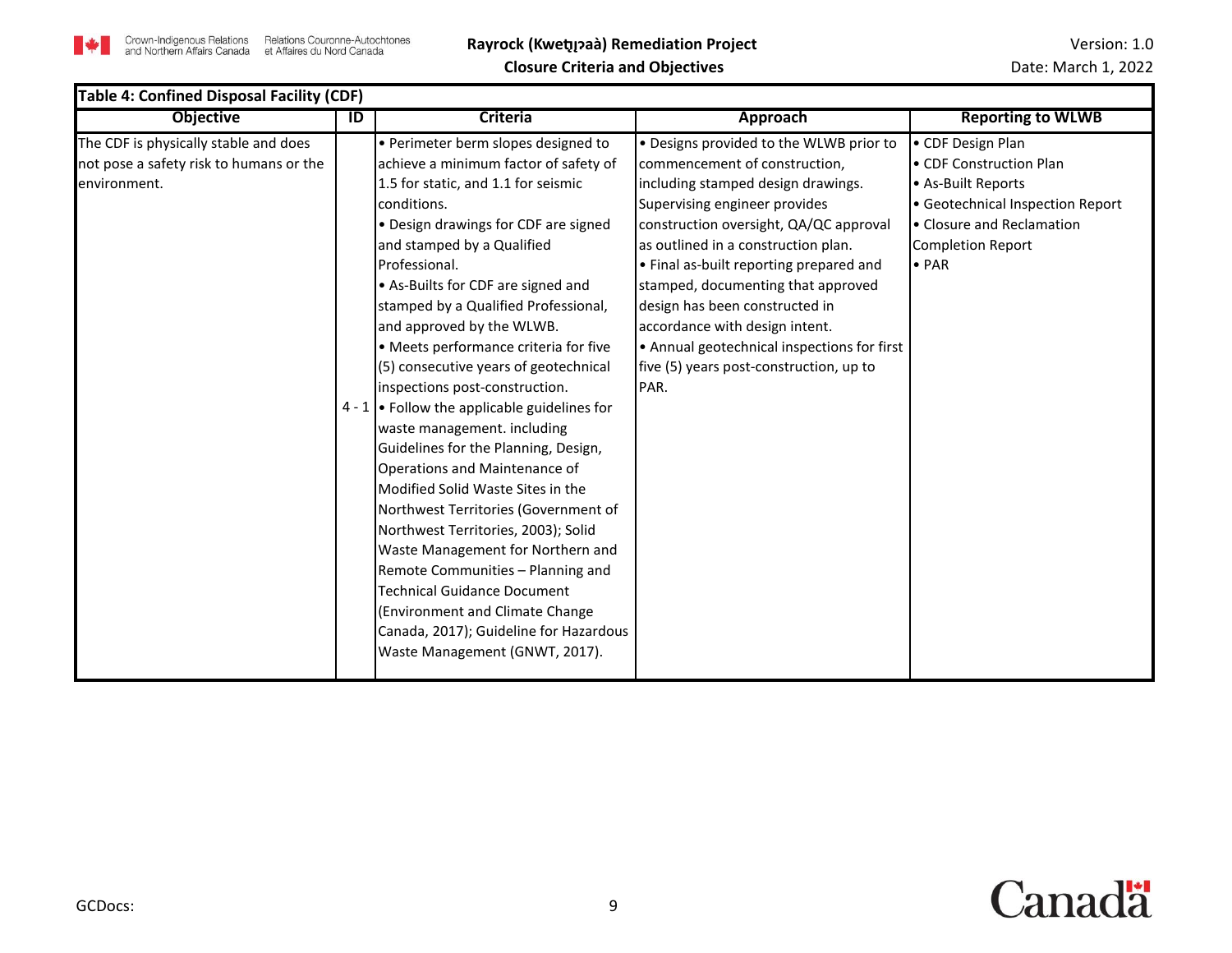

| Table 4: Confined Disposal Facility (CDF) (continued)                                                                                          |         |                                                                                                                                                                                                                                                                                                                                                                                                                                                |                                                                                                                                                                                                                                                                                                                                                                                                                                                                                                                                                                                                                                                                              |                                                                                                                                                                                                                                                                                                        |  |
|------------------------------------------------------------------------------------------------------------------------------------------------|---------|------------------------------------------------------------------------------------------------------------------------------------------------------------------------------------------------------------------------------------------------------------------------------------------------------------------------------------------------------------------------------------------------------------------------------------------------|------------------------------------------------------------------------------------------------------------------------------------------------------------------------------------------------------------------------------------------------------------------------------------------------------------------------------------------------------------------------------------------------------------------------------------------------------------------------------------------------------------------------------------------------------------------------------------------------------------------------------------------------------------------------------|--------------------------------------------------------------------------------------------------------------------------------------------------------------------------------------------------------------------------------------------------------------------------------------------------------|--|
| <b>Objective</b>                                                                                                                               | ID      | <b>Criteria</b>                                                                                                                                                                                                                                                                                                                                                                                                                                | Approach                                                                                                                                                                                                                                                                                                                                                                                                                                                                                                                                                                                                                                                                     | <b>Reporting to WLWB</b>                                                                                                                                                                                                                                                                               |  |
| Materials placed within the CDF are<br>isolated from the environment, so that<br>they are not an will not become a<br>source of contamination. | $4 - 2$ | • Low permeability CDF cover to<br>achieve a hydraulic conductivity<br>equivalent to 10-7m/s.<br>. Design base of cell to grade to<br>facilitate filtrate water collection during<br>operations.<br>• Design of CDF cover to minimum 5%<br>grade to shed surface water from the<br>cover.<br>• Should seepage from the CDF occur, it lincluding stamped design drawings.<br>does not adversely impact down-<br>gradient surface water quality. | • CDF will be inspected annually for first<br>five years for geochemical performance,<br>up to PAR.<br>• SNP monitoring at stations (to be<br>determined post construction) verifies<br>runoff from the CDF cover meets surface<br>runoff quality criteria.<br>• Designs provided to the board prior to<br>commencement of construction,<br>Supervising engineer provides<br>construction oversight, QA/QC approval.<br>• Final as-built reporting prepared and<br>stamped, documenting that approved<br>design has been constructed in<br>accordance with design intent and<br>submitted in the Remediation<br>Completion Report and in the Annual<br>Water Licence Report. | • CDF Design Plan<br>• CDF Construction Plan<br>• Geotextile Tube Dewatering<br>Installation and Management Plan<br>• As Built Reports<br>• Dewatering and Sediment Removal<br>Plan<br>• Closure and Reclamation<br><b>Completion Report</b><br>$\bullet$ PAR<br>• SNP reporting<br>• Annual WL Report |  |
| The CDF cover thickness is maintained<br>to isolate materials from the<br>environment.                                                         |         | • CDF rock cover (of minimum thickness<br>450 mm) maintained to provide<br>4 - 3 radiation shielding and protective cover<br>for the synthetic (BGM) cap.                                                                                                                                                                                                                                                                                      | • Annual geotechnical inspections for first   • Geotechnical Inspection Report<br>five (5) years post-construction, up to<br>PAR.                                                                                                                                                                                                                                                                                                                                                                                                                                                                                                                                            |                                                                                                                                                                                                                                                                                                        |  |

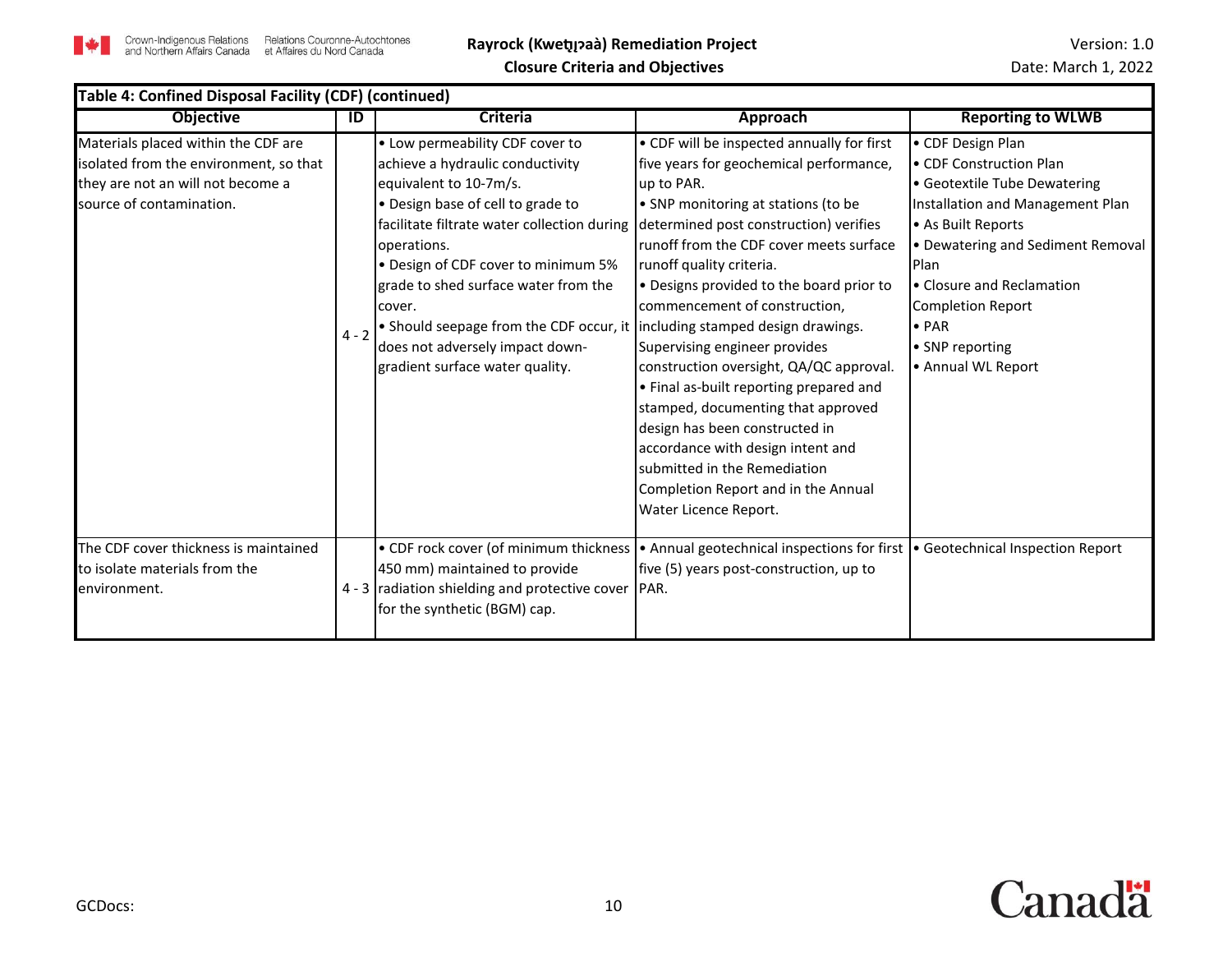

| Table 5: Water Treatment                                                                                                                                                                |         |                                                                                                                                                                                     |                                                                                                                                                                                                                   |                                                         |
|-----------------------------------------------------------------------------------------------------------------------------------------------------------------------------------------|---------|-------------------------------------------------------------------------------------------------------------------------------------------------------------------------------------|-------------------------------------------------------------------------------------------------------------------------------------------------------------------------------------------------------------------|---------------------------------------------------------|
| <b>Objective</b>                                                                                                                                                                        | ID      | <b>Criteria</b>                                                                                                                                                                     | Approach                                                                                                                                                                                                          | <b>Reporting to WLWB</b>                                |
| Treated water discharge is located so<br>that discharge does not adversely<br>impact the receiving environment.                                                                         | $5 - 1$ | • Selected discharge location is<br>approved by DFO and WLWB.<br>• Water treatment discharge meets<br>EQCs as outlined in the Water Licence.                                        | · Selected discharge location is reviewed<br>by WLWB during water licencing process,<br>and by DFO in a submitted Request for<br>Review.<br>• Discharge location is monitored in<br>accordance with SNP and AEMP. | • SNP reporting<br>$\bullet$ AEMP<br>• Annual WL Report |
| Treated water discharge meets EQCs<br>and does not adversely impact the<br>receiving aquatic environment.                                                                               |         | • Water quality at point of discharge is<br>not acutely toxic (Daphnia, Rainbow<br>$I_{5-2}$ Trout).<br>• Water treatment discharge meets<br>EQCs as outlined in the Water Licence. | • EQCs are reviewed by stakeholders and<br>WLWB during water licencing process.<br>• Water treatment discharge is<br>monitored in accordance with SNP and<br>AEMP.                                                | • SNP reporting<br>$\bullet$ AEMP<br>• Annual WL Report |
| Waste generated from the water<br>treatment plant (i.e. reagents) are<br>disposed of in a controlled manner such<br>that they are not and will not become a<br>source of contamination. |         | • Water treatment waste is disposed of<br>into the CDF.<br>$5 - 3$ • Closure criteria are met for CDF<br>components listed in 6-1 to 6-3.                                           | • Record waste volumes and types<br>disposed of into the CDF.<br>• SNP monitoring verifying no<br>environmental impacts (i.e. seepage).                                                                           | • SNP reporting<br>$\bullet$ AEMP<br>• Annual WL Report |
| The water treatment facility will be<br>decommissioned and removed so that<br>it is not and will not become a safety<br>hazard nor source of contamination.                             |         | • Final site inspection (following<br>completion of remedial activities)<br>5 - 4 verifies that the water treatment<br>facility has been removed.                                   | . Water treatment facility is demobilized<br>from site at completion of remedial<br>activities, as detailed in the RAP.                                                                                           | • Closure and Reclamation<br><b>Completion Report</b>   |

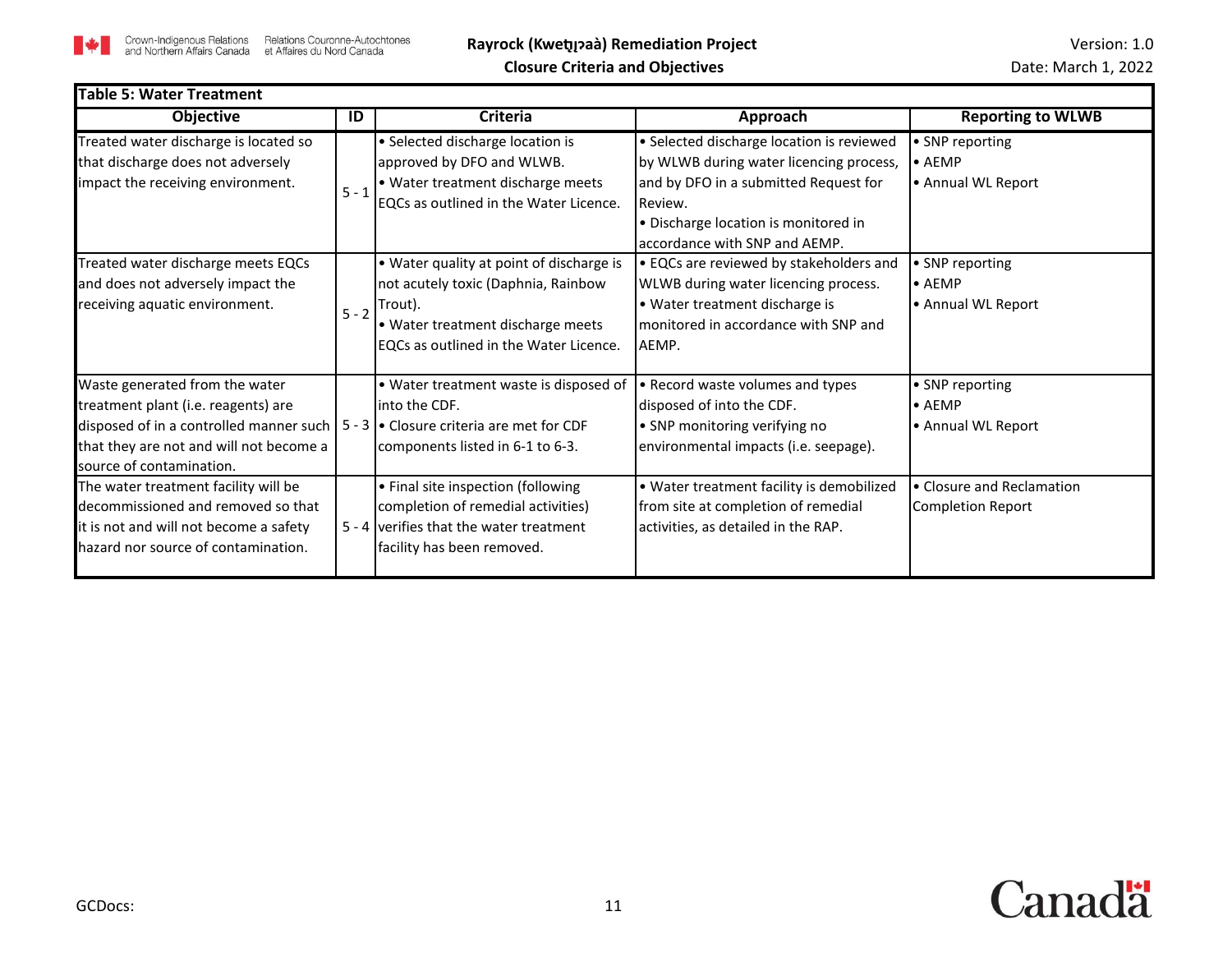

| <b>Table 6: Remediation Camp Infrastructure</b>                                                                         |         |                                                                                                                                                                                                                                            |                                                                                                                                                                                                                                                                                                                                                                                                                                                                                                                                     |                                                                                                                   |  |
|-------------------------------------------------------------------------------------------------------------------------|---------|--------------------------------------------------------------------------------------------------------------------------------------------------------------------------------------------------------------------------------------------|-------------------------------------------------------------------------------------------------------------------------------------------------------------------------------------------------------------------------------------------------------------------------------------------------------------------------------------------------------------------------------------------------------------------------------------------------------------------------------------------------------------------------------------|-------------------------------------------------------------------------------------------------------------------|--|
| <b>Objective</b>                                                                                                        | ID      | <b>Criteria</b>                                                                                                                                                                                                                            | Approach                                                                                                                                                                                                                                                                                                                                                                                                                                                                                                                            | <b>Reporting to WLWB</b>                                                                                          |  |
| Camp wastewater sump is managed so<br>that it is not, and does not become, a<br>source of environmental contamination.  | $6 - 1$ | • Sump is located at least 100 m from<br>Ordinary High Water Mark in<br>accordance with the Land Use Permit.<br>• Sump wastewater meets EQCs as<br>outlined in the Water Licence.                                                          | • Sump location and details are in<br>accordance with the WMP, as approved<br>by the WLWB and Inspectors.                                                                                                                                                                                                                                                                                                                                                                                                                           | $\bullet$ WMP<br>• Annual WL Report                                                                               |  |
| Dust is managed so that air quality is<br>safe for humans, wildlife, and the<br>environment.                            | $6 - 2$ | • Dust concentrations during<br>remediation activities are monitored<br>for action levels as outlined in SECP.<br>• Approval of SECP by WLWB.                                                                                              | • SECP is developed to include<br>description of dust monitoring and<br>management, preventative approaches,<br>and action level responses as outlined in<br>the Water Licence.                                                                                                                                                                                                                                                                                                                                                     | $\bullet$ SECP<br>• Annual WL Report<br>• Post-Closure Maintenance and<br><b>Monitoring Plan</b>                  |  |
| Disturbed camp areas are physically<br>stable, maintaining safe condition for<br>humans, wildlife, and the environment. | $6 - 3$ | • Demobilization of all camp<br>infrastructure that were temporarily<br>brought in for remedial activities.<br>. No surficial ponding occurs at<br>disturbed sites.<br>• Ground is scarified and revegetated<br>as needed and practicable. | • Removal of all temporary camp<br>infrastructure by the end of the final<br>winter road mobilization.<br>• Where needed, disturbed and exposed<br>ground will be regraded to promote<br>positive drainage.<br>. In disturbed and devegetated areas, the<br>ground will be prepared to promote<br>natural revegetation (i.e. rough and loose<br>technique, seeding of native species,<br>spreading of chipped wood for organics).<br>• Annual monitoring of revegetation<br>success for first five (5) years post-<br>construction. | • Closure and Reclamation<br><b>Completion Report</b><br>• Post-Closure Maintenance and<br><b>Monitoring Plan</b> |  |

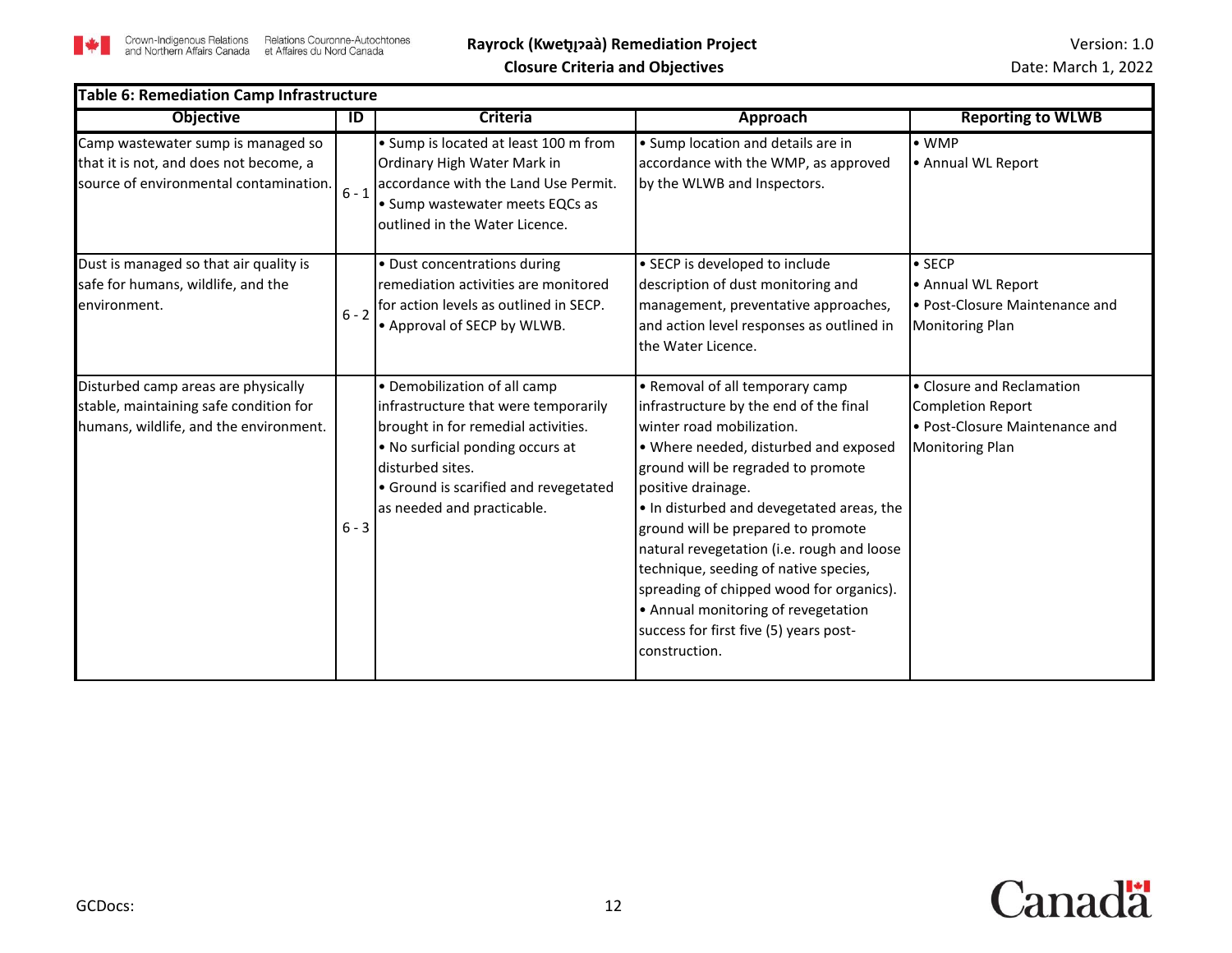| Table 6: Remediation Camp Infrastructure (continued)                                                                                      |                |                                                                                                                                                                                                                                                                                                                                                           |                                                                                                                                                                                                                                                                                                                                                                                                                                                                                                                                                                                                                        |                                                       |
|-------------------------------------------------------------------------------------------------------------------------------------------|----------------|-----------------------------------------------------------------------------------------------------------------------------------------------------------------------------------------------------------------------------------------------------------------------------------------------------------------------------------------------------------|------------------------------------------------------------------------------------------------------------------------------------------------------------------------------------------------------------------------------------------------------------------------------------------------------------------------------------------------------------------------------------------------------------------------------------------------------------------------------------------------------------------------------------------------------------------------------------------------------------------------|-------------------------------------------------------|
| <b>Objective</b>                                                                                                                          | $\overline{D}$ | <b>Criteria</b>                                                                                                                                                                                                                                                                                                                                           | <b>Approach</b>                                                                                                                                                                                                                                                                                                                                                                                                                                                                                                                                                                                                        | <b>Reporting to WLWB</b>                              |
| Following remediation activities,<br>equipment is removed so that it does<br>not present a physical hazard or source<br>of contamination. |                | • All equipment brought into site is<br>approved under the Land Use Permit.<br>• All equipment is demobilized from<br>site, following the completion of<br>remediation activities.<br>$6 - 4$ • Should equipment be desired to<br>remain at site (i.e. ATV for site access),<br>it will be heliportable, and approved to<br>stay on site by an Inspector. | • Approval of equipment to be used on<br>site by WLWB in Land Use Permit.<br>• All equipment is removed at the end of<br>remediation, via the final winter road<br>demobilization.<br>• Notice provided to Inspectors in<br>accordance with Land Use Permit.                                                                                                                                                                                                                                                                                                                                                           | • Closure and Reclamation<br><b>Completion Report</b> |
| Secondary containment on site ensures<br>that fuel does not present a risk of<br>environmental contamination.                             | $6 - 5$        | • Fuel quantities approved under the<br>Land Use Permit.<br>• SCP approved by WLWB.<br>• Spill prevention infrastructure and<br>spill response equipment is in place<br>prior to commencement of the Project.                                                                                                                                             | • Secondary containment is sized to<br>adequately host the fuel quantities on<br>site (complete spill + 10%).<br>• Contractor to develop Spill Contingency<br>Plan.<br>• Contractor to complete vehicle<br>maintenance and lubrication of<br>equipment in a manner that avoids<br>spillage of fuels, oils, grease and coolants.<br>. When refuelling equipment, contractor<br>to use leak free containers and reinforced<br>rip and puncture proof hoses and nozzles.<br>• Contractor to remain in attendance for<br>duration of refuelling operation and<br>properly seal all storage container outlets<br>after use. | $\bullet$ SCP<br>• Annual WL Report                   |
| Operational wastes will be managed                                                                                                        |                | · Waste Management Plan developed                                                                                                                                                                                                                                                                                                                         | • Contractor to develop site-specific                                                                                                                                                                                                                                                                                                                                                                                                                                                                                                                                                                                  | • Annual waste disposal volumes in                    |
| prevent environmental contamination,                                                                                                      |                | in accordance with MVLWB Guidelines                                                                                                                                                                                                                                                                                                                       | WMP, including consideration of                                                                                                                                                                                                                                                                                                                                                                                                                                                                                                                                                                                        | Annual WL report                                      |
| and to prevent risk to human and                                                                                                          |                | 6 - 6 for Developing a Waste Management                                                                                                                                                                                                                                                                                                                   | operational debris, food wastes, and                                                                                                                                                                                                                                                                                                                                                                                                                                                                                                                                                                                   |                                                       |
| wildlife health.                                                                                                                          |                | Plan (MVLWB 2011), and approved by<br>WLWB.                                                                                                                                                                                                                                                                                                               | recyclables.                                                                                                                                                                                                                                                                                                                                                                                                                                                                                                                                                                                                           |                                                       |

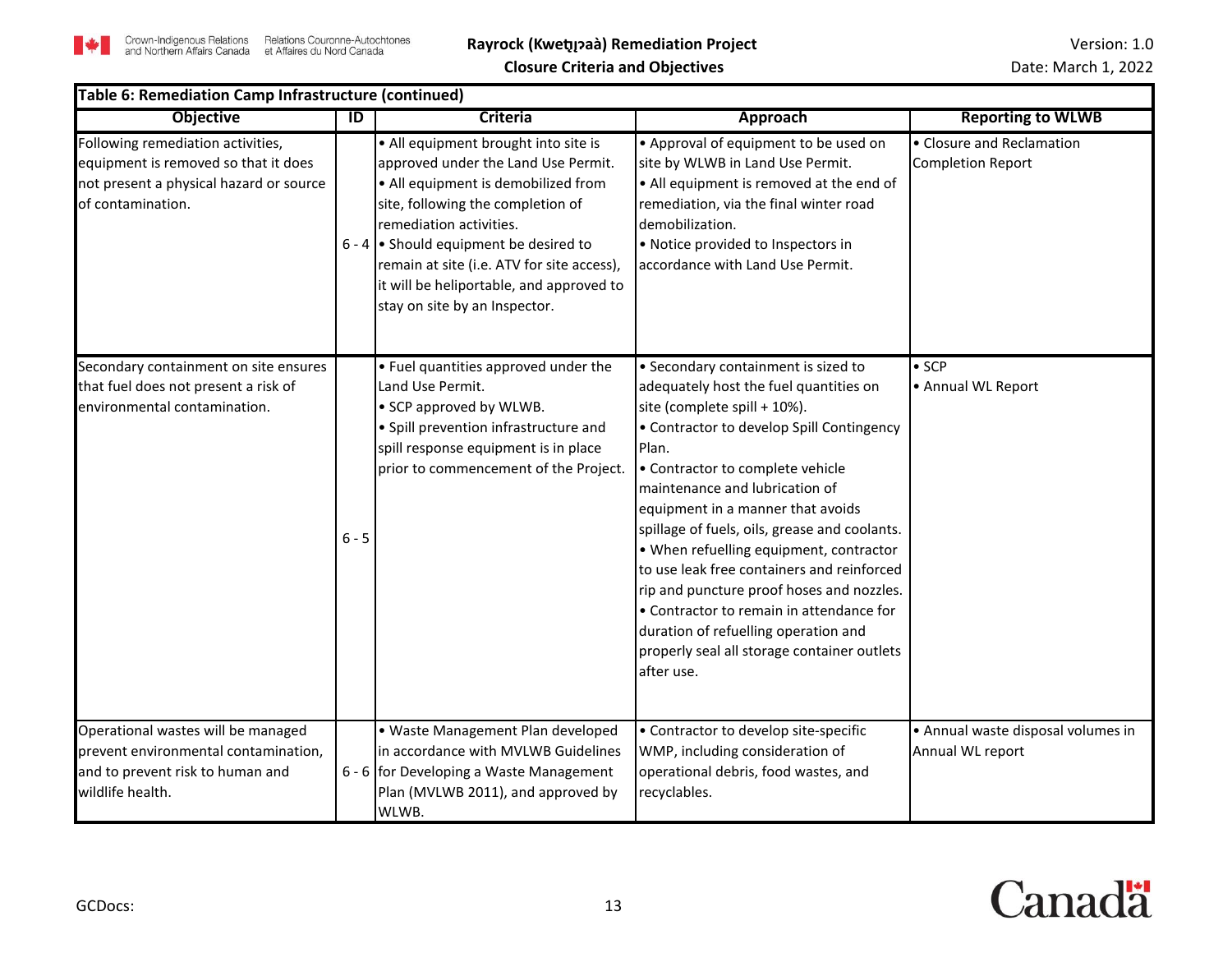

| <b>Table 7: Quarries and Borrow Areas</b><br><b>Objective</b>                                             | $\overline{D}$ | <b>Criteria</b>                                                                                                                                                                                                                                                                                                       | <b>Approach</b>                                                                                                                                                                                                                                                                                                                         | <b>Reporting to WLWB</b>                                                                                                                                |
|-----------------------------------------------------------------------------------------------------------|----------------|-----------------------------------------------------------------------------------------------------------------------------------------------------------------------------------------------------------------------------------------------------------------------------------------------------------------------|-----------------------------------------------------------------------------------------------------------------------------------------------------------------------------------------------------------------------------------------------------------------------------------------------------------------------------------------|---------------------------------------------------------------------------------------------------------------------------------------------------------|
| Quarry blasting does not become a<br>source of geochemical contamination.                                 |                | · Mill Lake water meets EQCs.<br>• Borrow materials are geochemically<br>7 - 1 suitable for remedial works.                                                                                                                                                                                                           | • Contractor to develop Blasting Plan.<br>• QAQC sampling to verify suitable<br>borrow material.<br>• SNP monitoring to ensure treated Mill<br>Lake water is meeting EQCs.                                                                                                                                                              | • Quarry Management Plan (QMP)<br>• Annual WL Report                                                                                                    |
| Borrow production does not result in<br>erosion into the receiving environment.                           | $7 - 2$        | • Meet applicable Quarry Regulations<br>and Northern Land Use Guidelines for<br>Pits & Quarries.                                                                                                                                                                                                                      | • Adhering to guidance on borrow<br>production, including stockpile slopes,<br>dust suppression, and maintaining a 100<br>m buffer from receiving waterbodies.<br>• Contractor to develop Quarry<br>Management Plan and Sediment Erosion<br>and Control Plan.<br>• Monitoring for erosion and<br>implementing mitigations as necessary. | $\bullet$ QMP<br>• Sediment Erosion and Control Plan<br>(SECP)                                                                                          |
| Borrow excavation and quarry blasting<br>does not pose a risk to human and<br>wildlife health and safety. |                | • WSCC acceptance of SSHASP.<br>· Successful completion of blasting<br>activities, with proactive mitigation<br>$7 - 3$ measures and without any major<br>lincidents.<br>• Documentation of Pre-Blast Surveys<br>lunder the WMMP.                                                                                     | • Contractor to develop Blasting Plan.<br>• WMMP, including Pre-Blast Survey<br>details, approved by the WRRB and<br>WLWB.                                                                                                                                                                                                              | . Wildlife Surveys included in the<br>annual wildlife report<br>• Inclusion of WSCC approval of<br><b>SSHASP in Annual Water Licence</b><br>(WL) Report |
| Following borrow production, areas are<br>reclaimed to reflect the surrounding<br>natural landscape.      |                | . In reclamation, slopes are graded to<br>an acceptable gradient to prohibit<br>lerosion.<br>• Reclaimed borrow area reflects the<br>$7 - 4$ grade of the natural landscape.<br>• Any stockpiled overburden is<br>replaced, and revegetation is<br>encouraged, to limit the aesthetic<br>impact of borrow production. | • QMP and contractor specifications to<br>include details on borrow area<br>reclamation.                                                                                                                                                                                                                                                | • Closure and Reclamation<br><b>Completion Report</b><br>$\bullet$ QMP                                                                                  |

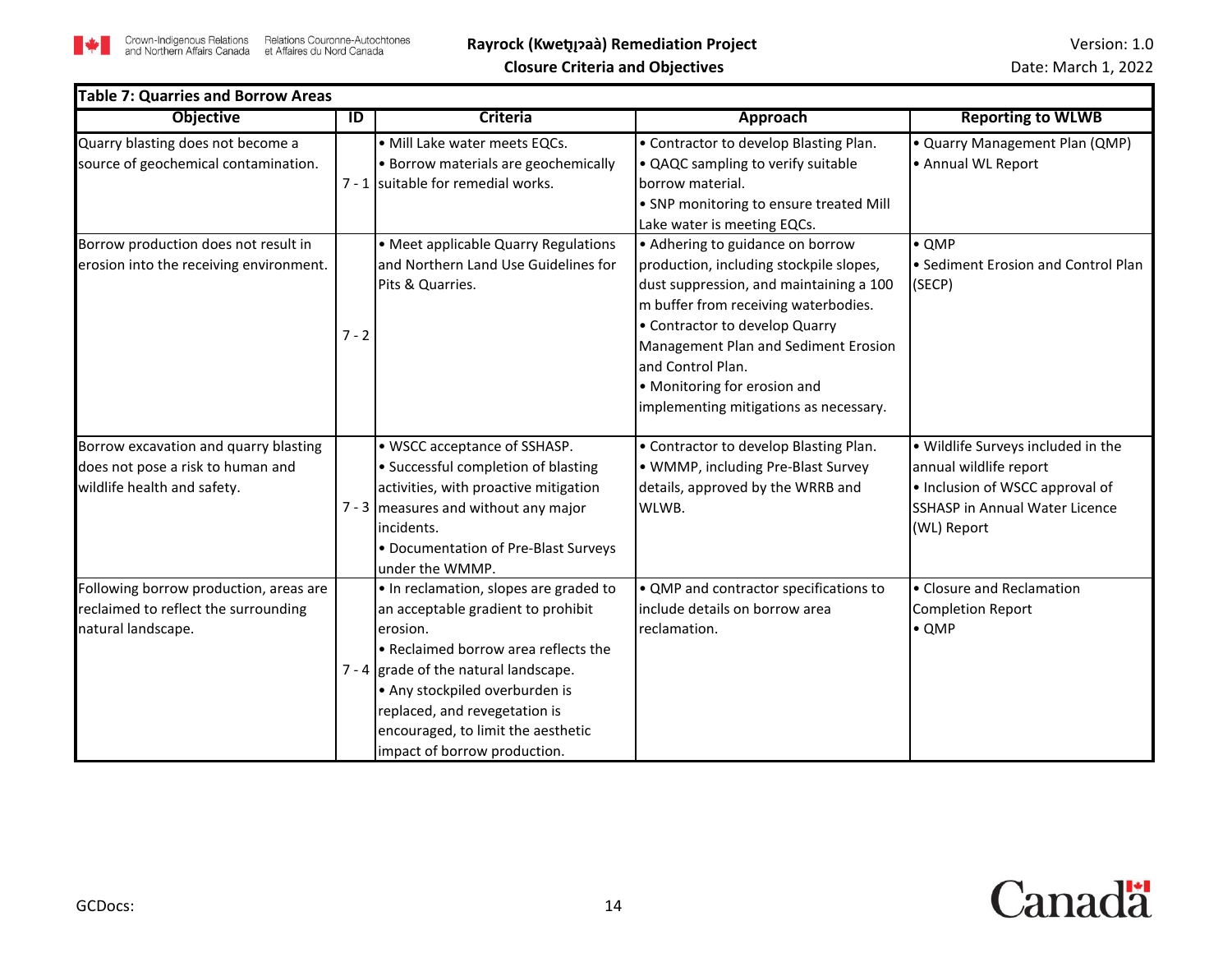

- 11

| <b>Table 8: Transportation Routes</b>                                                                                               |         |                                                                                                                                                                                                                                                                                                                                                                                                                                                                                                                                                                                                                                                                                                               |                                                                                                                                                                                                                                                                                                                                                                                                                                   |                                                       |  |  |  |
|-------------------------------------------------------------------------------------------------------------------------------------|---------|---------------------------------------------------------------------------------------------------------------------------------------------------------------------------------------------------------------------------------------------------------------------------------------------------------------------------------------------------------------------------------------------------------------------------------------------------------------------------------------------------------------------------------------------------------------------------------------------------------------------------------------------------------------------------------------------------------------|-----------------------------------------------------------------------------------------------------------------------------------------------------------------------------------------------------------------------------------------------------------------------------------------------------------------------------------------------------------------------------------------------------------------------------------|-------------------------------------------------------|--|--|--|
| <b>Objective</b>                                                                                                                    | ID      | Criteria                                                                                                                                                                                                                                                                                                                                                                                                                                                                                                                                                                                                                                                                                                      | <b>Approach</b>                                                                                                                                                                                                                                                                                                                                                                                                                   | <b>Reporting to WLWB</b>                              |  |  |  |
| Construction of a winter road into<br>Rayrock does not adversely impact sites<br>of Tłįcho significance or wildlife.                | $8 - 1$ | • Brush clearing is limited to the<br>selected route into site.<br>• Brush clearing is conducted in<br>compliance with the Mackenzie Valley<br>Land Use Regulations (SOR/98-429) and<br>the NWT Wildlife Act.<br>• Spur road development is approved<br>by AHJs including WLWB, territorial and<br>federal Lands Inspectors, GNWT-INF,<br>and TG.<br>• AIA is completed in compliance with<br>the NWT Archaeological Sites Act and<br>Mackenzie Valley Resource<br>Management Act.<br>• Confirmation from TG that the winter<br>road route does not negatively impact<br>areas of Tlicho significance, including<br>archaeological sites or traplines.<br>. Water withdrawal meets WLWB and<br>DFO standards. | • Lands Access Agreement is signed<br>between CIRNAC and TG.<br>. Highway access and signage is granted<br>via the GNWT-INF Tłįcho Winter Road<br>Inetwork.<br>• Type A Land Use Permit authorizes<br>winter road development.<br>• Pre-brushing survey for bird nests.<br>• AIA and winter road route survey<br>verification with TG and KEC.<br>• Contractor adherence to DFO Interim<br>Code of Practice for water withdrawal. | • Annual WL Report                                    |  |  |  |
| Culverts along the winter road route<br>will be constructed and maintained to<br>promote positive drainage and prevent<br>scouring. |         | • Culvert sizing, location, and<br>maintenance is in compliance with the<br>Land Use Permit, DFO Interim code of<br>8 - 2 practice: culvert maintenance, and the<br>Northern Land Use Guidelines (Access:<br>Roads and Trails).                                                                                                                                                                                                                                                                                                                                                                                                                                                                               | • Type A Land Use Permit authorizes<br>winter road development.<br>• Contractor adherence to DFO Interim<br>Code of Practice, Northern Land Use<br>Guidelines, and other industry best<br>practices.                                                                                                                                                                                                                              | • Annual WL Report                                    |  |  |  |
| Following completion of remedial<br>activities, on-site access roads are<br>reclaimed to the extent practicable.                    |         | · widened haul roads (i.e. 10m) on site<br>will be reclaimed and narrowed (i.e. 3m<br>8 - 3 width for ATV access).                                                                                                                                                                                                                                                                                                                                                                                                                                                                                                                                                                                            | • Ground is scarified and revegetated as<br>needed and practicable.<br>. On-site trails will be maintained for<br>health & safety purposes for duration of<br>post-closure monitoring.                                                                                                                                                                                                                                            | • Closure and Reclamation<br><b>Completion Report</b> |  |  |  |